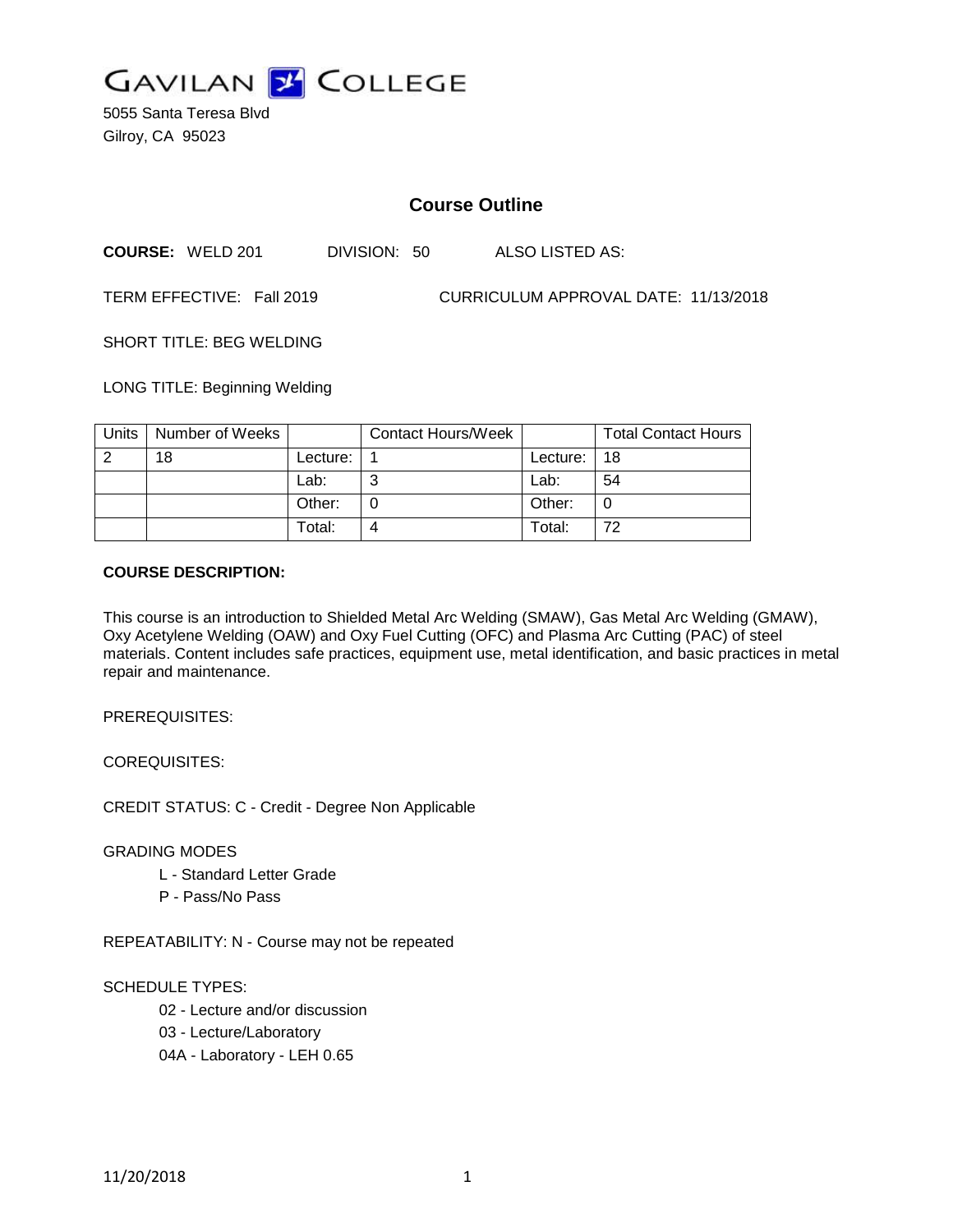# **STUDENT LEARNING OUTCOMES:**

1. Demonstrate and describe proper safety practices when working in a welding environment.

Measure of assessment: demonstration, exam, discussion

Year assessed, or planned year of assessment: 2019

Semester: Fall

Institution Outcome Map

1. Communication:

1.1 Students will communicate effectively in many different situations, involving diverse people and viewpoints.

1.2 Speaking: Students will speak in an understandable and organized fashion to explain their ideas, express their feelings, or support a conclusion.

1.3 Listening: Students will listen actively and respectfully to analyze the substance of others' comments.

1.4 Reading: Students will read effectively and analytically and will comprehend at the college level.

1.5 Writing: Students will write in an understandable and organized fashion to explain their ideas, express their feelings, or support a conclusion.

2. Cognition:

2.1 Students will think logically and critically in solving problems; explaining their conclusions; and evaluating, supporting, or critiquing the thinking of others.

2.2 Analysis and Synthesis: Students will understand and build upon complex issues and discover the connections and correlations among ideas to advance toward a valid independent conclusion.

2.3 Problem Solving: Students will identify and analyze real or potential problems and develop, evaluate, and test possible solutions, using the scientific method where appropriate.

2.4 Creative Thinking: Students will formulate ideas and concepts in addition to using those of others.

2.5 Quantitative Reasoning: Students will use college-level mathematical concepts and methods to understand, analyze, and explain issues in quantitative terms.

2.6 Transfer of Knowledge and Skills to a New Context: Students will apply their knowledge and skills to new and varied situations.

7. Content Specific:

2. Apply integrated knowledge with incremental skill improvement resulting in functional application of welding techniques.

Measure of assessment: exam, skill demonstration

Year assessed, or planned year of assessment: 2019

Semester: Fall

Institution Outcome Map

2. Cognition:

2.1 Students will think logically and critically in solving problems; explaining their conclusions; and evaluating, supporting, or critiquing the thinking of others.

2.2 Analysis and Synthesis: Students will understand and build upon complex issues and discover the connections and correlations among ideas to advance toward a valid independent conclusion.

2.3 Problem Solving: Students will identify and analyze real or potential problems and develop, evaluate, and test possible solutions, using the scientific method where appropriate.

2.4 Creative Thinking: Students will formulate ideas and concepts in addition to using those of others.

2.5 Quantitative Reasoning: Students will use college-level mathematical concepts and methods to understand, analyze, and explain issues in quantitative terms.

2.6 Transfer of Knowledge and Skills to a New Context: Students will apply their knowledge and skills to new and varied situations.

7. Content Specific: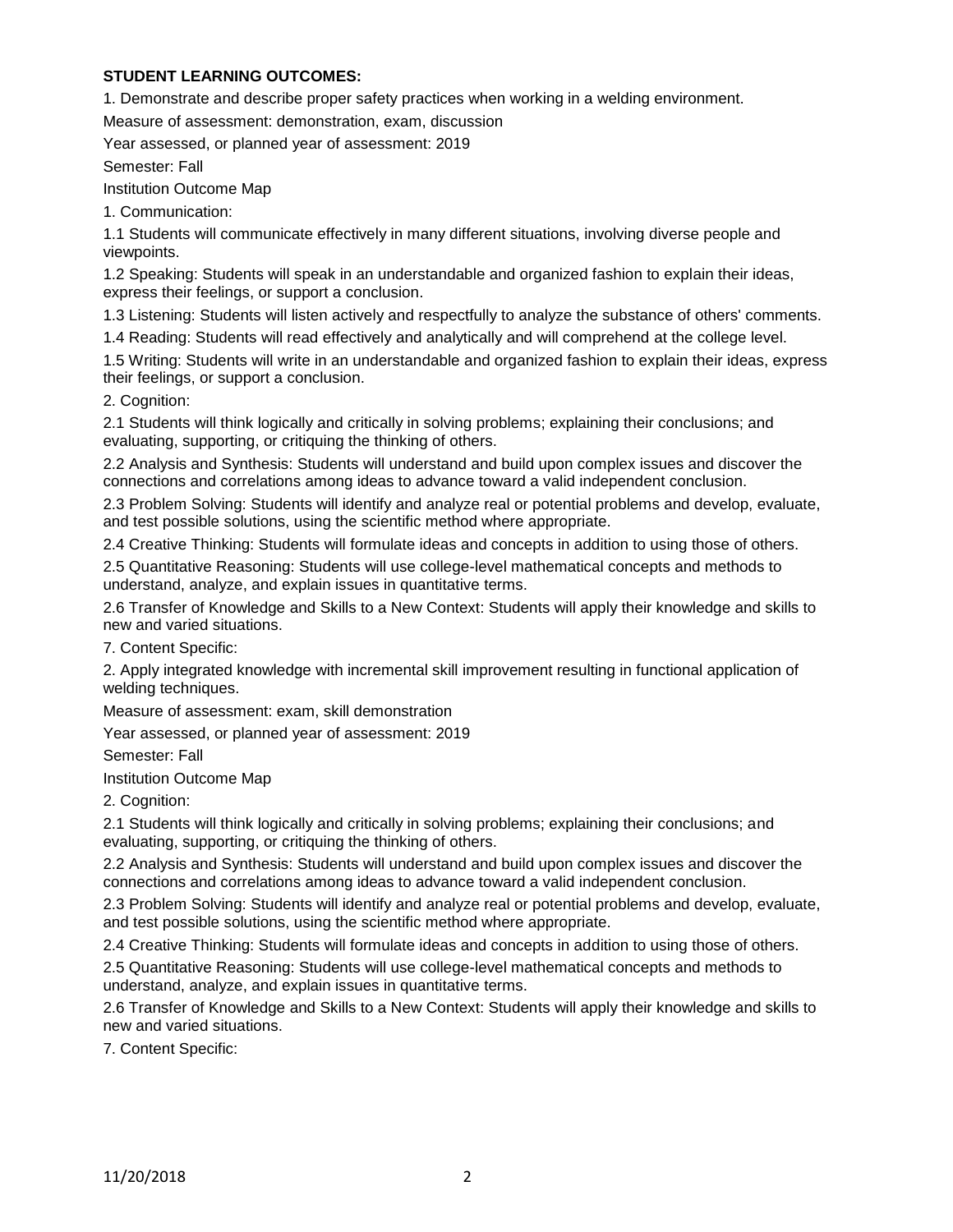### **CONTENT, STUDENT PERFORMANCE OBJECTIVES, OUT-OF-CLASS ASSIGNMENTS**

Curriculum Approval Date: 11/13/2018

Lecture 18 hours, Lab 54 Hours

### 3 Hours

Content: Introduction, Safety

Student Performance Objectives: List items that are manufactured using various welding processes. Sketch the various types of welding machinery. Explain why welding curtains are used in a welding environment. Discuss the various pieces of safety equipment that should be used. Describe why it is important to read and understand the manufacturer's safety and operating instructions on any piece of equipment.

#### 4 Hours

Content: Shielded Metal Arc Welding (SMAW) - Equipment, Setup, and Operation

Student Performance Objectives: Describe the process of SMAW. Describe safe SMAW work practices. List and define the three units used to measure a welding current. Explain how adding various chemicals to the coverings of the electrodes affects the welding arc. Describe the three different types of current used for welding and their effects on welds. Define open circuit voltage and operating voltage. State the purpose of a rectifier. List three characteristics of the weld bead that can be controlled by the movement or weaving of the welding electrode. Match various SMAW electrodes to the four filler metal groups. Define stringer beads and tell how they are used.

### 3 Hours

Content: Oxy Fuel Cutting (OFC), Plasma Arc Cutting (PAC), Oxy Acetylene Welding (OAW) - Equipment, Setup, and Operation

Student Performance Objectives: Describe the equipment and material needed. Explain how to light and extinguish a torch safely. Discuss how to safely set the working pressure on a regulator. Explain the different methods of cutting.

### 3 Hours

Content: Gas Metal Arc Welding (GMAW) - Equipment, Setup, and Operation

Student Performance Objectives: Describe how to safely set up the GMAW equipment. Explain how to safely thread the GMAW wire into the equipment. Explain how to make stringer beads. Describe how to weld butt, lap, and tee joints. Explain the axial spray metal transfer process.

#### 3 Hours

Content: Flux Cored Arc Welding (FCAW) – Equipment, Setup, and Operation

Student Performance Objectives: Identify the various components of FCAW. Describe the process of FCAW. List safe FCAW work practices. List four negative effects caused by an improper gun angle. State the effect on a weld if one increases or decreases electrode extension. List three limitations to the FCAW process. Explain why it is often possible with the FCAW process to make welds without having to bevel the edge of the plate. List the two elements used as the basis for most FCAW fluxes. Explain why it is important to remove the slag from a weld bead before the parts are painted.

2 Hours

# **METHODS OF INSTRUCTION:**

Lecture, discussion, guided practice

# **OUT OF CLASS ASSIGNMENTS:**

Required Outside Hours: 18

Assignment Description: Read textbook and study for exams.

Required Outside Hours: 18

Assignment Description: Complete workbook exercises.

# **METHODS OF EVALUATION:**

Writing assignments Percent of total grade: 10.00 % Lab Manuals Problem-solving assignments

11/20/2018 3